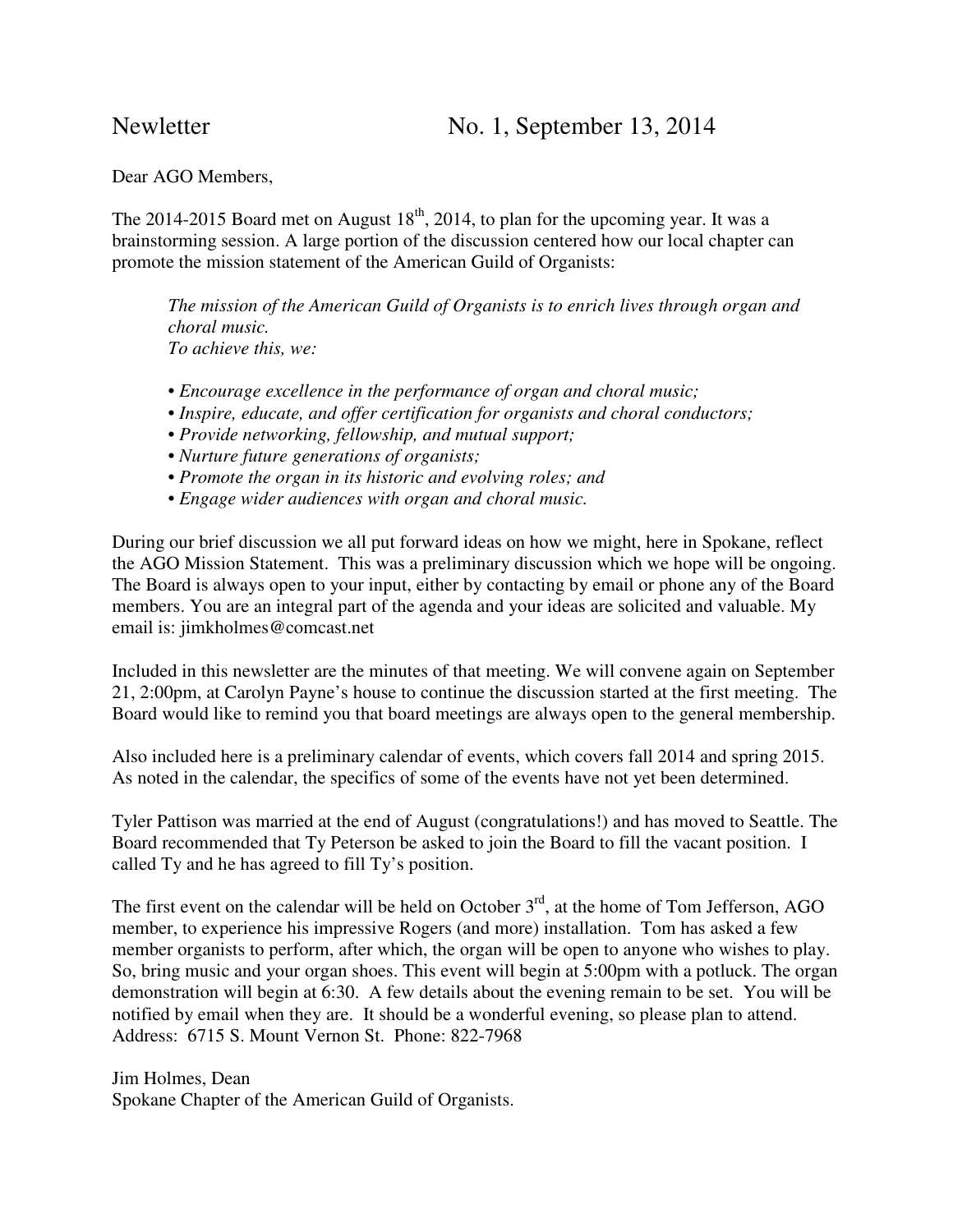===================================================================== Calendar of Events

| Sept. 21    | Board Meeting 2:00pm at Carolyn's                                           |  |  |
|-------------|-----------------------------------------------------------------------------|--|--|
| Oct. 3      | Organ party at the Jefferson's starting at 5:00pm                           |  |  |
| Oct. 12     | Chris Nelson recital at St. John's at 4pm.                                  |  |  |
| Nov.        |                                                                             |  |  |
| Dec.        |                                                                             |  |  |
| Jan. $2$    | Epiphany party at Vince's                                                   |  |  |
| Feb         | Movie and Potluck Dinner -- David Starkey's Music and Monarchy.--St. Mark's |  |  |
| March       |                                                                             |  |  |
| April       |                                                                             |  |  |
| Spring 2015 | Organ crawl and wine tour perhaps to Walla Walla—to be arranged             |  |  |
| May         |                                                                             |  |  |
| June 15     | Spring picnic Czoski's—time to be arranged                                  |  |  |
|             |                                                                             |  |  |

NOTE: The details for the January through June events will be provide when available

=====================================================================

## Board Meeting Minutes

August 16, 2014, 2 p.m.

|                    | In attendance: Janet Ahrend                                                                                                                                                         | Chris Nelson                                     |  |
|--------------------|-------------------------------------------------------------------------------------------------------------------------------------------------------------------------------------|--------------------------------------------------|--|
|                    | <b>Byrl Cinnamon</b>                                                                                                                                                                | Ty Pattison                                      |  |
|                    | Nisha Coulter                                                                                                                                                                       | Carolyn Payne                                    |  |
|                    | Jim Holmes                                                                                                                                                                          | Vince Roland                                     |  |
| Absent:            | Robert Carr                                                                                                                                                                         |                                                  |  |
|                    | Carol Arndt                                                                                                                                                                         |                                                  |  |
| Treasurer's Report |                                                                                                                                                                                     |                                                  |  |
|                    | Banking account \$8,061 (includes \$947.45 education fund)<br><b>Bank CD</b> \$12,002 (the bulk of this came from the 1999 Regional Conference plus<br>some income from Chapter CDs |                                                  |  |
|                    |                                                                                                                                                                                     |                                                  |  |
|                    | Annual commitments:                                                                                                                                                                 | Music Fest \$100                                 |  |
|                    |                                                                                                                                                                                     | Lifetime membership given to Barbara Rockwood    |  |
|                    | Other possible expenditures:                                                                                                                                                        | Scholarships                                     |  |
|                    |                                                                                                                                                                                     | Professional musician fees                       |  |
|                    |                                                                                                                                                                                     | Blanche Kangas membership for bell contributions |  |
|                    |                                                                                                                                                                                     |                                                  |  |

As of 8/16, 32 members have paid dues to National.